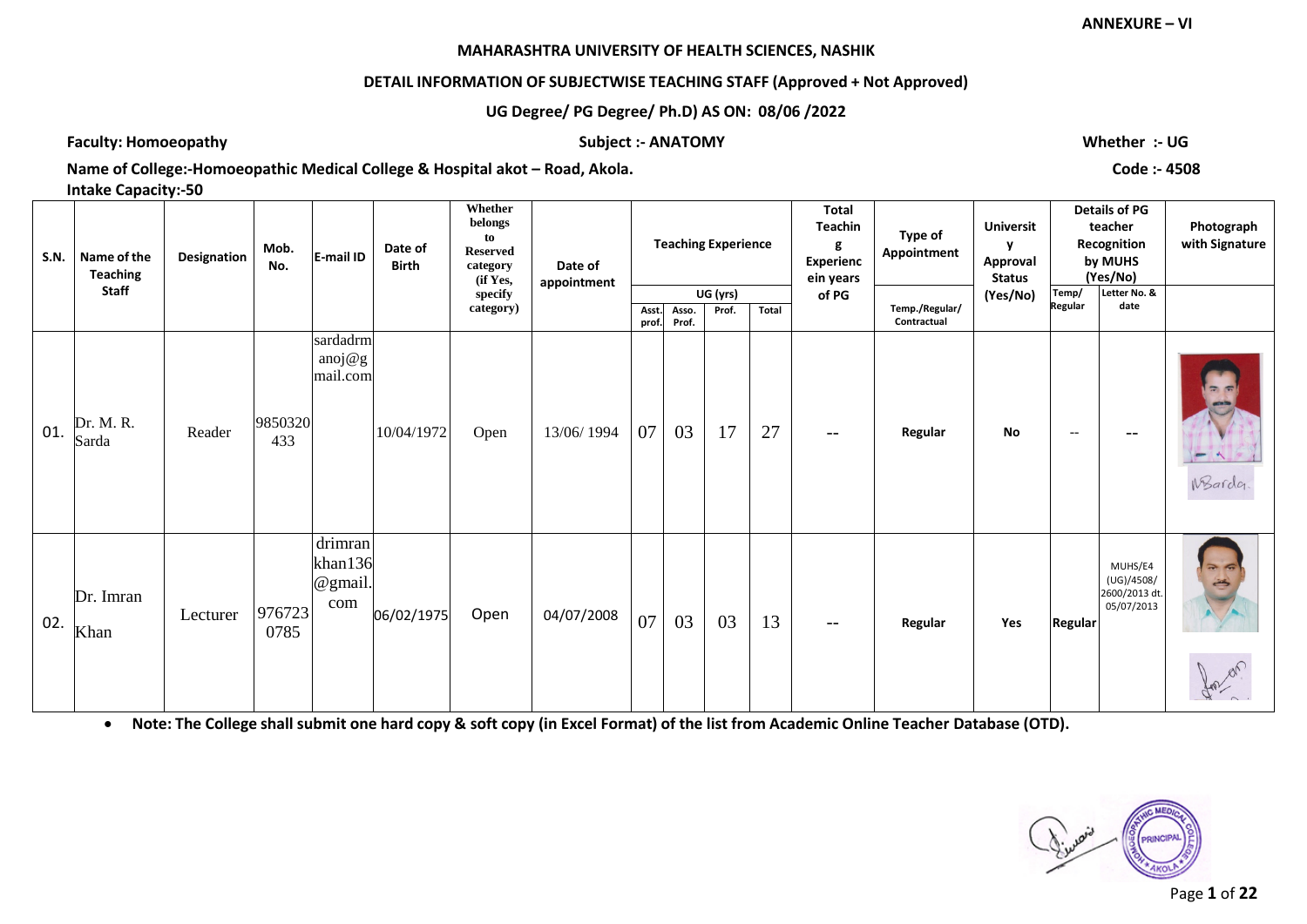# **DETAIL INFORMATION OF SUBJECTWISE TEACHING STAFF (Approved + Not Approved)**

**UG Degree/ PG Degree/ Ph.D) AS ON: 08/06 /2022**

**Faculty: Homoeopathy Subject :- PHYSIOLOGY Whether :- UG**

**Name of College:-Homoeopathic Medical College & Hospital akot – Road, Akola. Code :- 4508 Intake Capacity:-50**

| <b>S.N.</b> | Name of the<br><b>Teaching</b> | Designation | Mob.<br>No.    | E-mail ID                                   | Date of<br><b>Birth</b>    | Whether<br>belongs<br>to<br><b>Reserved</b><br>category | Date of<br>appointment |             |             | <b>Teaching Experience</b> |       | <b>Total</b><br>Teachin<br>g           | Type of<br>Appointment        | <b>Universit</b><br>v<br>Approval |                  | <b>Details of PG</b><br>teacher<br>Recognition<br>byMUHS<br>(Yes/No) | Photograph<br>with Signature |
|-------------|--------------------------------|-------------|----------------|---------------------------------------------|----------------------------|---------------------------------------------------------|------------------------|-------------|-------------|----------------------------|-------|----------------------------------------|-------------------------------|-----------------------------------|------------------|----------------------------------------------------------------------|------------------------------|
|             | <b>Staff</b>                   |             |                |                                             |                            | (if Yes,<br>specify<br>category)                        |                        | Asst.       | Asso.       | UG<br>(yrs)<br>Prof.       | Total | <b>Experienc</b><br>ein years<br>of PG | Temp./Regular/<br>Contractual | <b>Status</b><br>(Yes/No)         | Temp/<br>Regular | Letter No. &<br>date                                                 |                              |
| 01.         | Dr. R. A.<br>Deshpande         | Reader      | 8586           | drrajude<br>shpande.<br>akola@<br>${\bf m}$ | 985020 gmail.co 03/10/1967 | Open                                                    | 01/01/1996             | prof.<br>07 | Prof.<br>03 | 15                         | 25    | $- -$                                  | Regular                       | Yes                               | <b>Temp</b>      | MUHS/E4<br>(UG)/4508/<br>814/dt.<br>19/05/2021                       | <b>CPL 960</b><br>Vocenson   |
| 02.         | Dr. H. S.<br>Kole              | Lecturer    | 942083<br>8593 | harshala<br>ta2010<br>@gmail.<br>com        | 30/08/1978                 | Open                                                    | 01/06/2008             | 07          | 03          | 03                         | 13    | $- -$                                  | Regular                       | Yes                               | Regular          | MUHS/E4<br>(UG)/4508/<br>2598/2013 dt<br>05/07/2013                  | Hoor                         |
| 03.         | Dr. Daud<br>Amin               | Reader      | 9922477<br>499 | drdaouda<br>min@gm<br>ail.com               | 10/08/1971                 | Open                                                    | 01/08/1999             | 07          | 03          | 11                         | 22    | $- -$                                  | Regular                       | <b>No</b>                         | $--$             | $ -$                                                                 |                              |

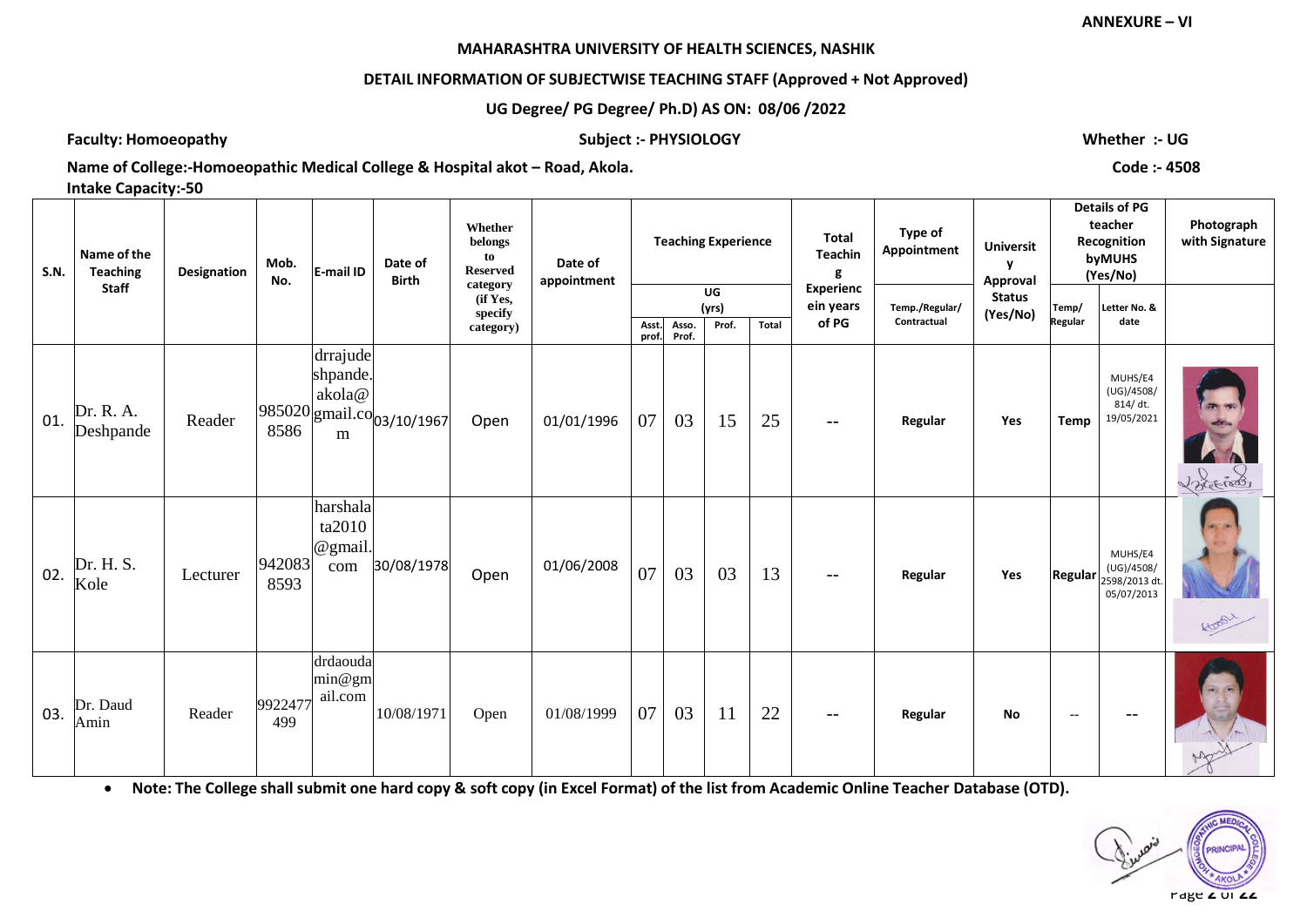## **MAHARASHTRA UNIVERSITY OF HEALTH SCIENCES, NASHIK**

# **DETAIL INFORMATION OF SUBJECTWISE TEACHING STAFF (Approved + Not Approved)**

# **UG Degree/ PG Degree/ Ph.D) AS ON: 08/06 /2022**

**Faculty: Homoeopathy Subject :- PHARMACY Whether :- UG**

**Name of College:-Homoeopathic Medical College & Hospital akot – Road, Akola. Code :- 4508** 

**Intake Capacity:-50**

| <b>S.N.</b> | Name of the<br><b>Teaching</b> | Designation | Mob.<br>No.    | E-mail ID                           | Date of<br><b>Birth</b> | Whether<br>belongs<br>to<br><b>Reserved</b><br>category | Date of<br>appointment |               |       | <b>Teaching Experience</b> |       | <b>Total</b><br><b>Teachin</b><br>g | Type of<br>Appointment | <b>Universit</b><br>v<br>Approval |         | <b>Details of PG</b><br>teacher<br>Recognition<br>byMUHS<br>(Yes/No) | Photograph<br>with Signature |
|-------------|--------------------------------|-------------|----------------|-------------------------------------|-------------------------|---------------------------------------------------------|------------------------|---------------|-------|----------------------------|-------|-------------------------------------|------------------------|-----------------------------------|---------|----------------------------------------------------------------------|------------------------------|
|             | <b>Staff</b>                   |             |                |                                     |                         | (if Yes,                                                |                        |               | Asso. | UG (yrs)<br>Prof.          | Total | <b>Experienc</b><br>ein years       | Temp./Regular/         | <b>Status</b>                     | Temp/   | Letter No. &                                                         |                              |
|             |                                |             |                |                                     |                         | specify<br>category)                                    |                        | Asst<br>prof. | Prof. |                            |       | of PG                               | Contractual            | (Yes/No)                          | Regular | date                                                                 |                              |
| 01.         | Dr. M. B.<br>Gadre             | Prof.       | 942219<br>3736 | milindg<br>adre61<br>@gmail.<br>com | 06/08/1961              | Open                                                    | 01/07/1983             | 07            | 03    | 28                         | 38    | $\qquad \qquad -$                   | Regular                | Yes                               | Temp    | MUHS/E4<br>(UG)/4508/<br>814/dt.<br>19/05/2021                       | 服                            |
| 02.         | Dr. Smita.<br>V. Mendhe        | Lecturer    | 982294<br>0677 | smita.m<br>endhe@<br>gmail.co<br>m  | 07/06/1980              | Open                                                    | 05/05/2013             | 07            | 01    | $-$                        | 08    | --                                  | Regular                | Yes                               |         | MUHS/E4<br>(UG)/4508/<br>Regular 2598/2013 dt.<br>05/07/2013         | <b>READY THE READ</b>        |

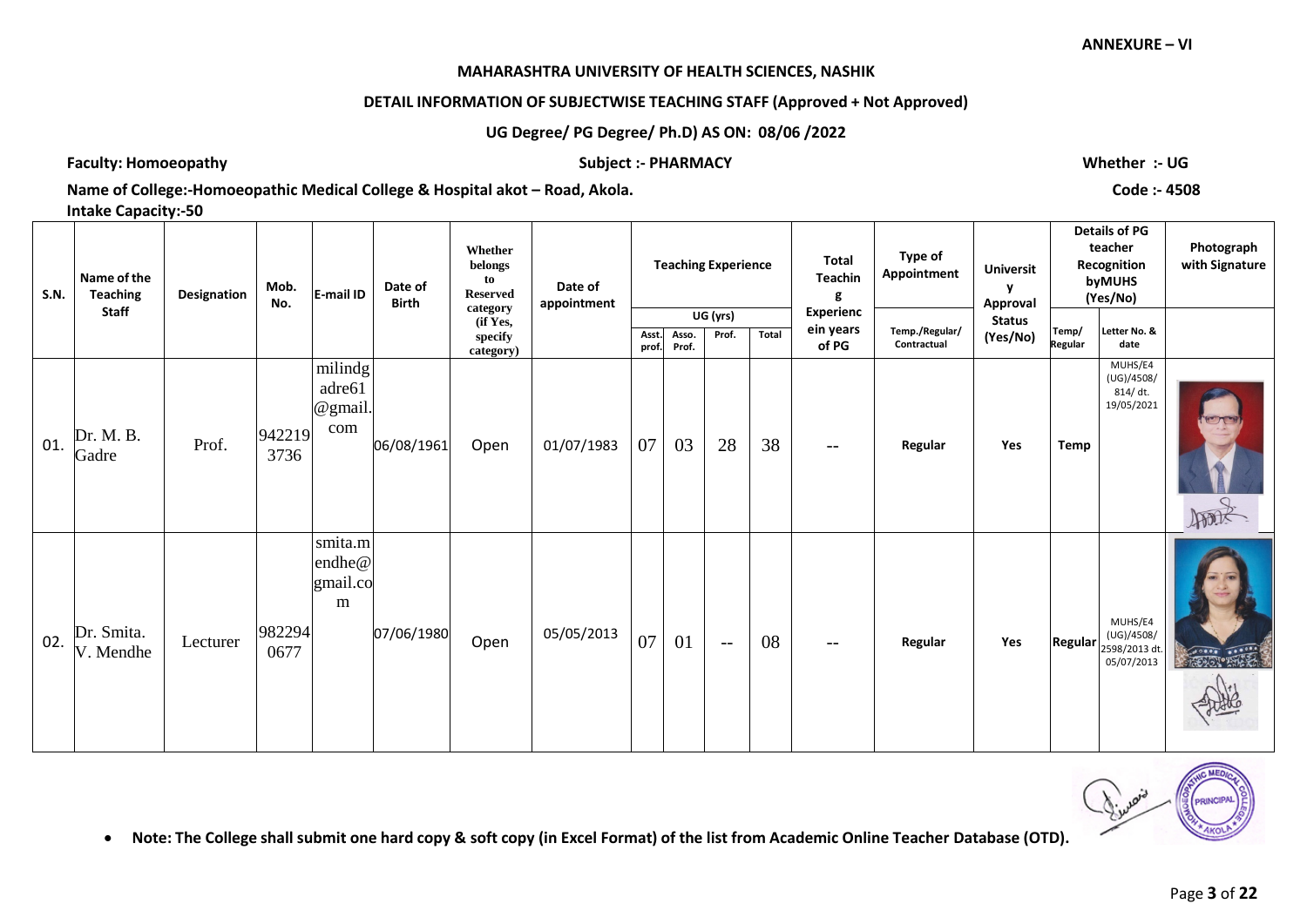#### **MAHARASHTRA UNIVERSITY OF HEALTH SCIENCES, NASHIK**

# **DETAIL INFORMATION OF SUBJECTWISE TEACHING STAFF (Approved + Not Approved)**

# **UG Degree/ PG Degree/ Ph.D) AS ON: 08/06 /2022**

**Faculty: Homoeopathy Subject :- PATHOLOGY & MICROBIOLOGY Whether :- UG**

**Name of College:-Homoeopathic Medical College & Hospital akot – Road, Akola. Code :- 4508** 

**Intake Capacity:-50**

| <b>S.N.</b> | Name of the<br><b>Teaching</b> | Designation | Mob.<br>No.    | E-mail ID                                 | Date of<br>Birth | Whether<br>belongs<br>to<br><b>Reserved</b>  | Date of<br>appointment |               |                | <b>Teaching Experience</b> |       | Total<br><b>Teachin</b>                | Type of<br>Appointment        | <b>Universit</b><br>Approval |                  | <b>Details of PG</b><br>teacher<br>Recognition<br>byMUHS<br>(Yes/No)                                              | Photograph<br>with Signature |
|-------------|--------------------------------|-------------|----------------|-------------------------------------------|------------------|----------------------------------------------|------------------------|---------------|----------------|----------------------------|-------|----------------------------------------|-------------------------------|------------------------------|------------------|-------------------------------------------------------------------------------------------------------------------|------------------------------|
|             | <b>Staff</b>                   |             |                |                                           |                  | category<br>(if Yes,<br>specify<br>category) |                        | Asst<br>prof. | Asso.<br>Prof. | UG<br>(yrs)<br>Prof.       | Total | <b>Experienc</b><br>ein years<br>of PG | Temp./Regular/<br>Contractual | <b>Status</b><br>(Yes/No)    | Temp/<br>Regular | Letter No. &<br>date                                                                                              |                              |
| 01.         | Dr. R. R.<br>Shrivastav        | Prof.       | 982269<br>6979 | ritesh23<br>477@g<br>mail.co<br>${\bf m}$ | 23/04/1977       | Open                                         | 08/08/2000             | 07            | 03             | 11                         | 21    | $- -$                                  | Regular                       | Yes                          | Temp             | MUHS/E4<br>(UG)/4508/<br>814/dt.<br>19/05/2021                                                                    |                              |
| 02.         | Dr. M. S.<br>Mane              | Lecturer    | 942312<br>7420 | mmane1<br>70@gm<br>ail.com                | 29/05/1975       | Open                                         | 23/06/2008             | 07            | 03             | 03                         | 13    | $-\,-$                                 | Regular                       | Yes                          |                  | MUHS/E4<br>(UG)/4508/<br><b>Regular</b> $\begin{vmatrix} 1 & 0 & 0 \\ 2598/2013 & dt \end{vmatrix}$<br>05/07/2013 | $\frac{4}{3}$                |

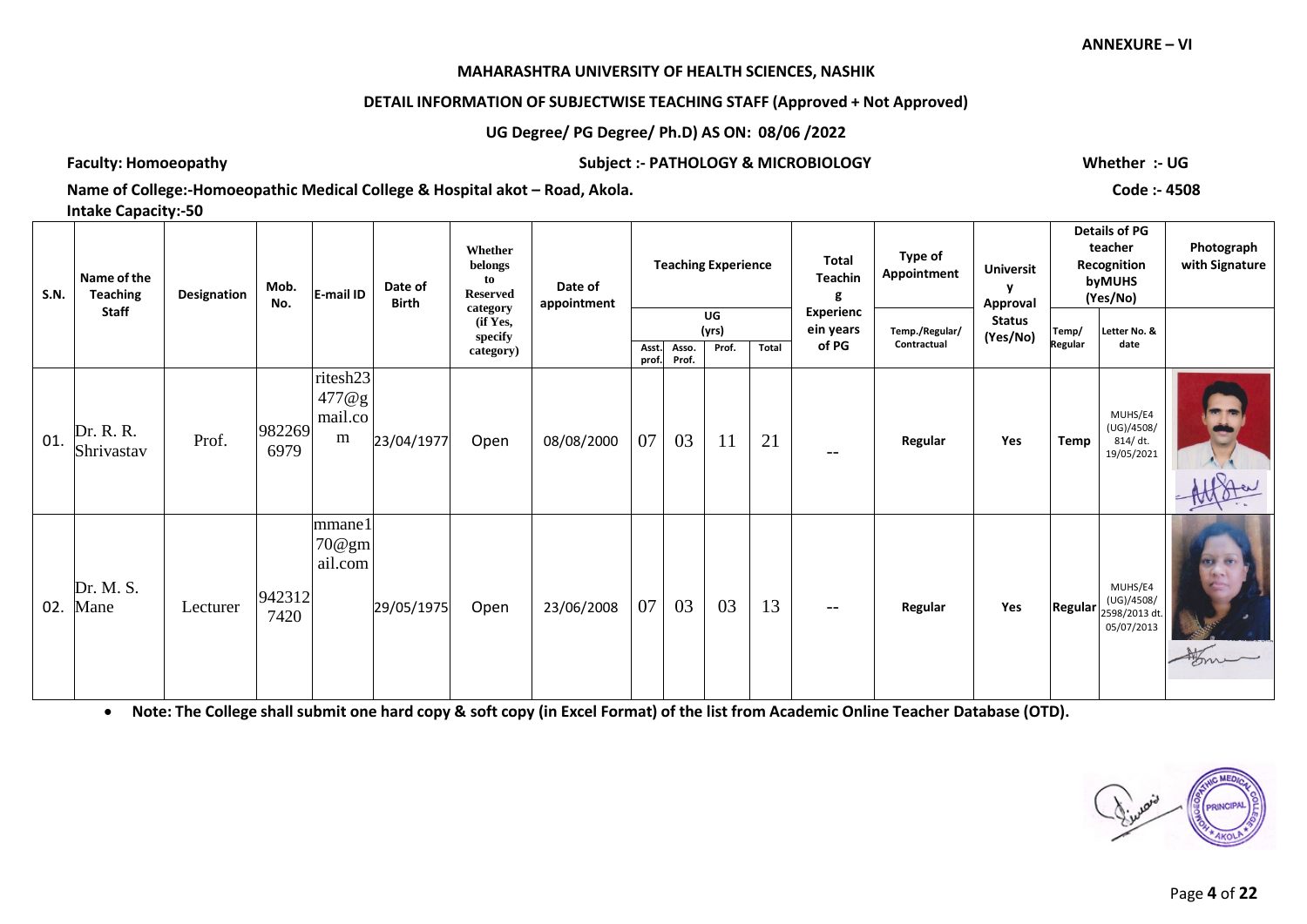## **DETAIL INFORMATION OF SUBJECTWISE TEACHING STAFF (Approved + Not Approved)**

**UG Degree/ PG Degree/ Ph.D) AS ON: 08/06 /2022**

**Faculty: Homoeopathy Subject :- F.M.T. Whether :- UG**

**Name of College:-Homoeopathic Medical College & Hospital akot – Road, Akola. Code :- 4508** 

**Intake Capacity:-50**

| <b>S.N.</b> | Name of the<br><b>Teaching</b><br><b>Staff</b> | Designation | Mob.<br>No. | E-mail ID                             | Date of<br><b>Birth</b>  | Whether<br>belongs<br>to<br><b>Reserved</b><br>category | Date of<br>appointment |                |                | <b>Teaching Experience</b> |             | Total<br>Teachin<br>g<br><b>Experienc</b> | Type of<br>Appointment        | <b>Universit</b><br>Approval |                  | <b>Details of PG</b><br>teacher<br>Recognition<br>byMUHS<br>(Yes/No) | Photograph<br>with Signature |
|-------------|------------------------------------------------|-------------|-------------|---------------------------------------|--------------------------|---------------------------------------------------------|------------------------|----------------|----------------|----------------------------|-------------|-------------------------------------------|-------------------------------|------------------------------|------------------|----------------------------------------------------------------------|------------------------------|
|             |                                                |             |             |                                       |                          | (if Yes,<br>specify<br>category)                        |                        | Asst.<br>prof. | Asso.<br>Prof. | UG<br>(yrs)<br>Prof.       | Total       | ein years<br>of PG                        | Temp./Regular/<br>Contractual | <b>Status</b><br>(Yes/No)    | Temp/<br>Regular | Letter No. &<br>date                                                 |                              |
| 01.         | Dr. Vaishali<br>Dose                           | Reader      | 7975        | dosevais<br>@gmail.<br>com            | 771905 hu1979 30/06/1979 | Open                                                    | 02/05/2012             | 07             | 02             |                            | 09          | $--$                                      | Regular                       | Yes                          | Regular          | MUHS/E4<br>(UG)/4508/<br>2598/2013 dt.<br>05/07/2013                 |                              |
| 02.         | Dr. Ashish R.<br>Yadav                         | Lecturer    | 157         | $9372505$ aryadav<br>md@gm<br>ail.com | 14/07/1985               | Open                                                    | 25/10/2021             | 07<br>month    | $--$           | $-$                        | 07<br>month | $--$                                      | Regular                       | <b>No</b>                    | $--$             | $--$                                                                 | DE Rfodos                    |

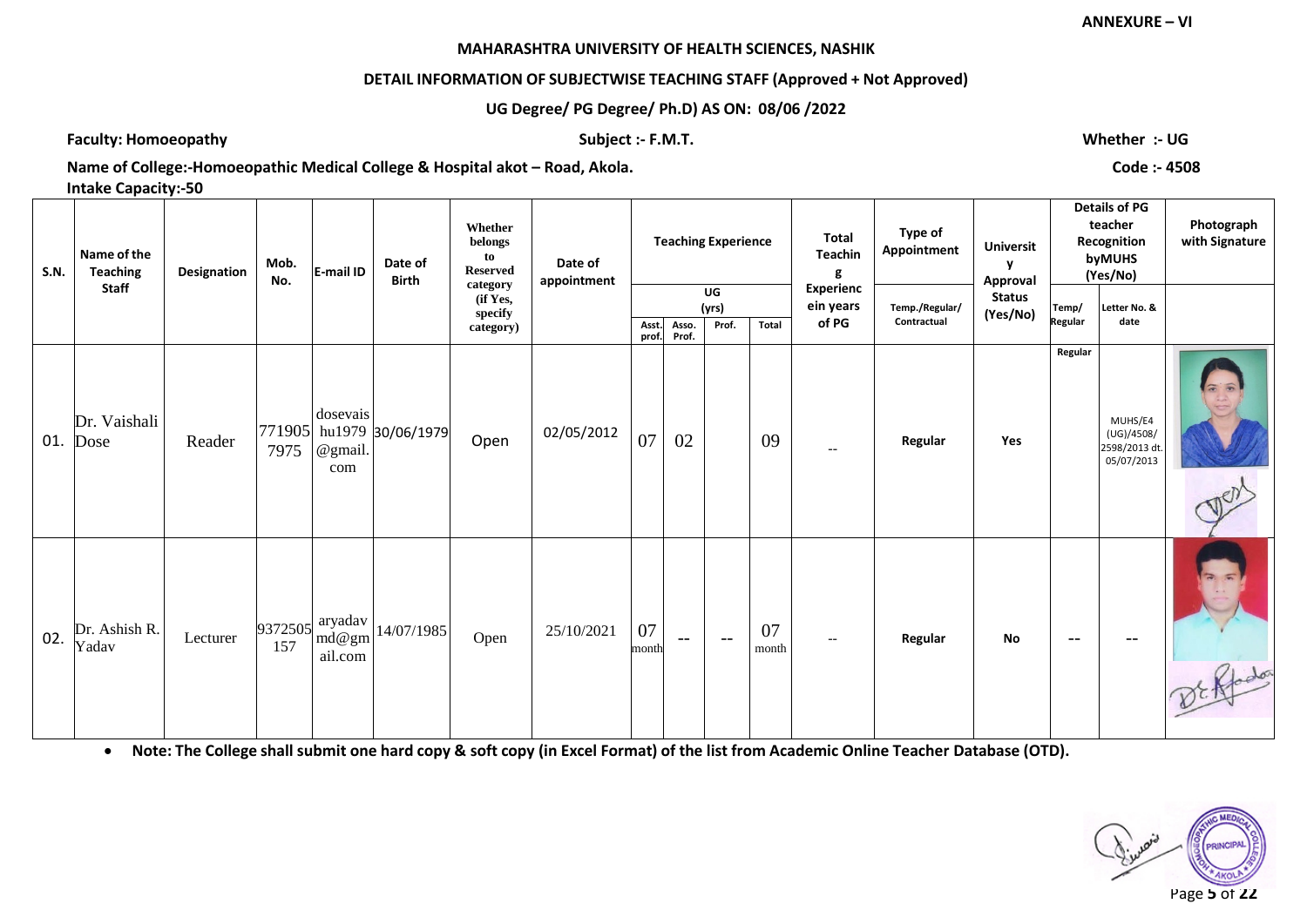### **DETAIL INFORMATION OF SUBJECTWISE TEACHING STAFF (Approved + Not Approved)**

# **UG Degree/ PG Degree/ Ph.D) AS ON: 08/06 /2022**

**Faculty: Homoeopathy Subject :- SURGERY Whether :- UG**

**Name of College:-Homoeopathic Medical College & Hospital akot – Road, Akola. Code :- 4508 Intake Capacity:-50**

| <b>S.N.</b> | Name of the<br><b>Teaching</b> | Designation | Mob.<br>No. | E-mail ID                        | Date of<br><b>Birth</b>                      | Whether<br>belongs<br>to<br><b>Reserved</b>  | Date of<br>appointment |                |                   | <b>Teaching Experience</b> |             | <b>Total</b><br><b>Teachin</b><br>g    | Type of<br>Appointment        | <b>Universit</b><br>v<br>Approval |                  | <b>Details of PG</b><br>teacher<br>Recognition<br>byMUHS<br>(Yes/No) | Photograph<br>with Signature |
|-------------|--------------------------------|-------------|-------------|----------------------------------|----------------------------------------------|----------------------------------------------|------------------------|----------------|-------------------|----------------------------|-------------|----------------------------------------|-------------------------------|-----------------------------------|------------------|----------------------------------------------------------------------|------------------------------|
|             | <b>Staff</b>                   |             |             |                                  |                                              | category<br>(if Yes,<br>specify<br>category) |                        | Asst.<br>prof. | Asso.<br>Prof.    | UG<br>(yrs)<br>Prof.       | Total       | <b>Experienc</b><br>ein years<br>of PG | Temp./Regular/<br>Contractual | <b>Status</b><br>(Yes/No)         | Temp/<br>Regular | Letter No. &<br>date                                                 |                              |
| 01.         | Dr. N. K.<br>Shrivas           | Reader      |             | dr.narend<br>ail.com             | 9850361 ra.shriwa<br>790 $ 11@gm$ 25/01/1975 | Open                                         | 01/07/2002             | 07             | 03                | 09                         | 19          | --                                     | Regular                       | <b>No</b>                         | $--$             | --                                                                   |                              |
| 02.         | Dr. Asmita<br>Deshmukh         | Lecturer    | 060         | $7721060$ drardesh  <br>mail.com | $\mathbb{E}[\text{mukh@g}]$ 10/10/1980       | Open                                         | 07/01/2022             | 05<br>month    | $\qquad \qquad -$ | $\overline{\phantom{a}}$   | 05<br>month | --                                     | Regular                       | <b>No</b>                         | $- -$            |                                                                      |                              |

• Note: The College shall submit one hard copy & soft copy (in Excel Format) of the list from Academic Online Teacher Database (OTD).



**ANNEXURE – VI**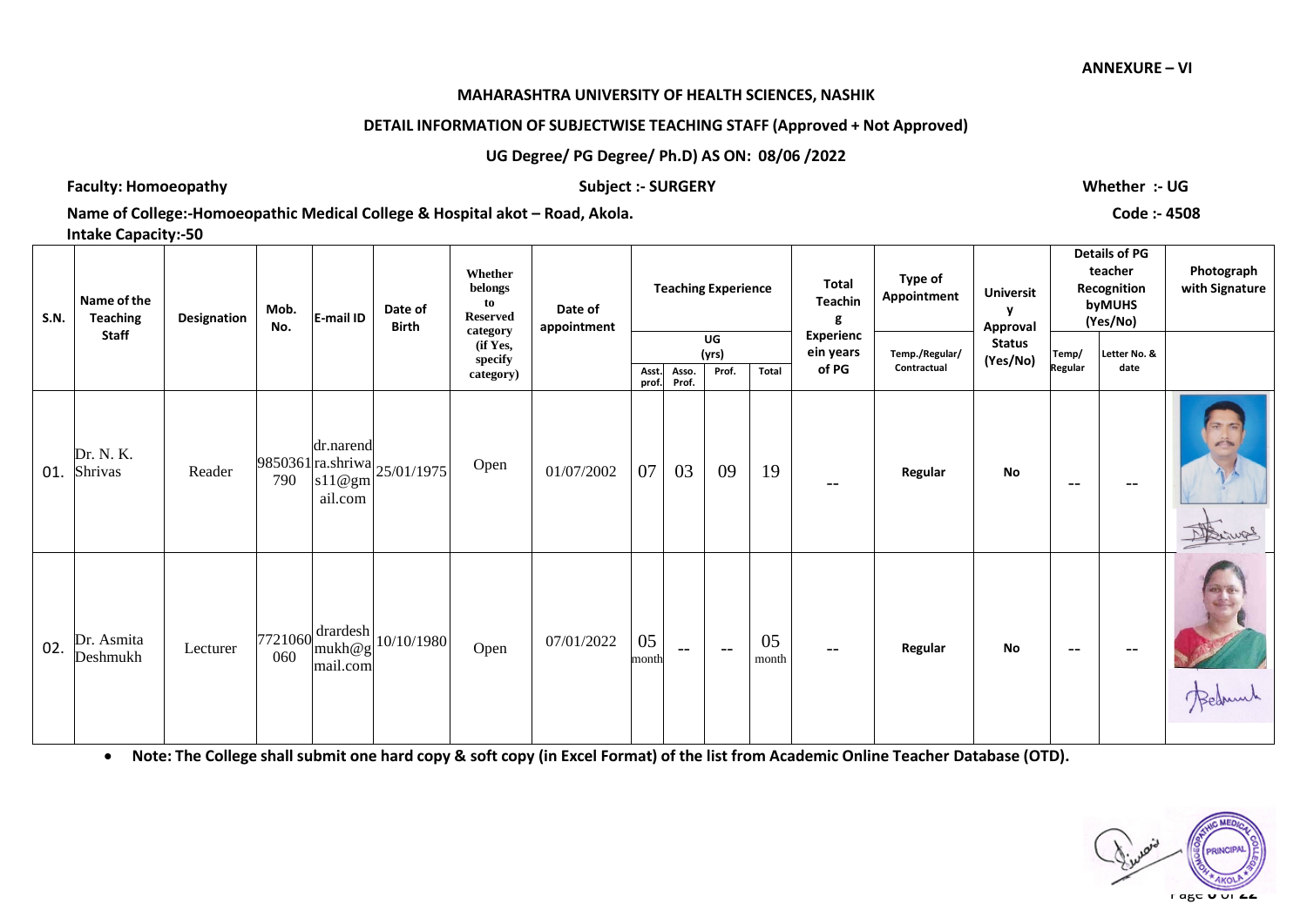#### **MAHARASHTRA UNIVERSITY OF HEALTH SCIENCES, NASHIK**

# **DETAIL INFORMATION OF SUBJECTWISE TEACHING STAFF (Approved + Not Approved)**

**UG Degree/ PG Degree/ Ph.D) AS ON: 08/06 /2022**

# **Faculty: Homoeopathy Subject :- OBS & GYNC. Whether :- UG**

**Name of College:-Homoeopathic Medical College & Hospital akot – Road, Akola. Code :- 4508** 

**Intake Capacity:-50**

| <b>S.N.</b> | Name of the<br><b>Teaching</b> | Designation | Mob.<br>No. | E-mail ID                                    | Date of<br>Birth                                                                               | Whether<br>belongs<br>to<br><b>Reserved</b>  | Date of<br>appointment |               |                | <b>Teaching Experience</b> |              | <b>Total</b><br>Teachin<br>g    | Type of<br>Appointment        | <b>Universit</b><br>Approval |                  | <b>Details of PG</b><br>teacher<br>Recognition<br>byMUHS<br>(Yes/No)  | Photograph<br>with Signature |
|-------------|--------------------------------|-------------|-------------|----------------------------------------------|------------------------------------------------------------------------------------------------|----------------------------------------------|------------------------|---------------|----------------|----------------------------|--------------|---------------------------------|-------------------------------|------------------------------|------------------|-----------------------------------------------------------------------|------------------------------|
|             | <b>Staff</b>                   |             |             |                                              |                                                                                                | category<br>(if Yes,<br>specify<br>category) |                        | Asst<br>prof. | Asso.<br>Prof. | UG<br>(yrs)<br>Prof.       | <b>Total</b> | Experienc<br>ein years<br>of PG | Temp./Regular/<br>Contractual | <b>Status</b><br>(Yes/No)    | Temp/<br>Regular | Letter No. &<br>date                                                  |                              |
| 01.         | Dr. H. R.<br>Laddad            | Prof.       | 0370        | drhemlat<br>992256 aladdad<br>@gmail.<br>com | 08/04/1975                                                                                     | Open                                         | 10/02/1998             | 07            | 03             | 13                         | 23           | $\overline{\phantom{m}}$        | Regular                       | Yes                          |                  | MUHS/E4<br>(UG)/4508/<br><b>Regular</b> $2598/2013$ dt.<br>05/07/2013 | Moddad                       |
| 02.         | Dr. K. S.<br>Jagtap            | Lecturer    |             | karuna.d<br>m                                | $\begin{bmatrix} 955244 \text{ hoke04}\ \hline 6436 \text{ gmail.co} \end{bmatrix}$ 27/11/1977 | Open                                         | 12/06/2012             | 07            | 02             | $---$                      | 09           | $\overline{\phantom{m}}$        | Regular                       | Yes                          | Temp             | MUHS/E4<br>(UG)/4508/<br>814/dt.<br>19/05/2021                        | <b>art</b><br>522            |

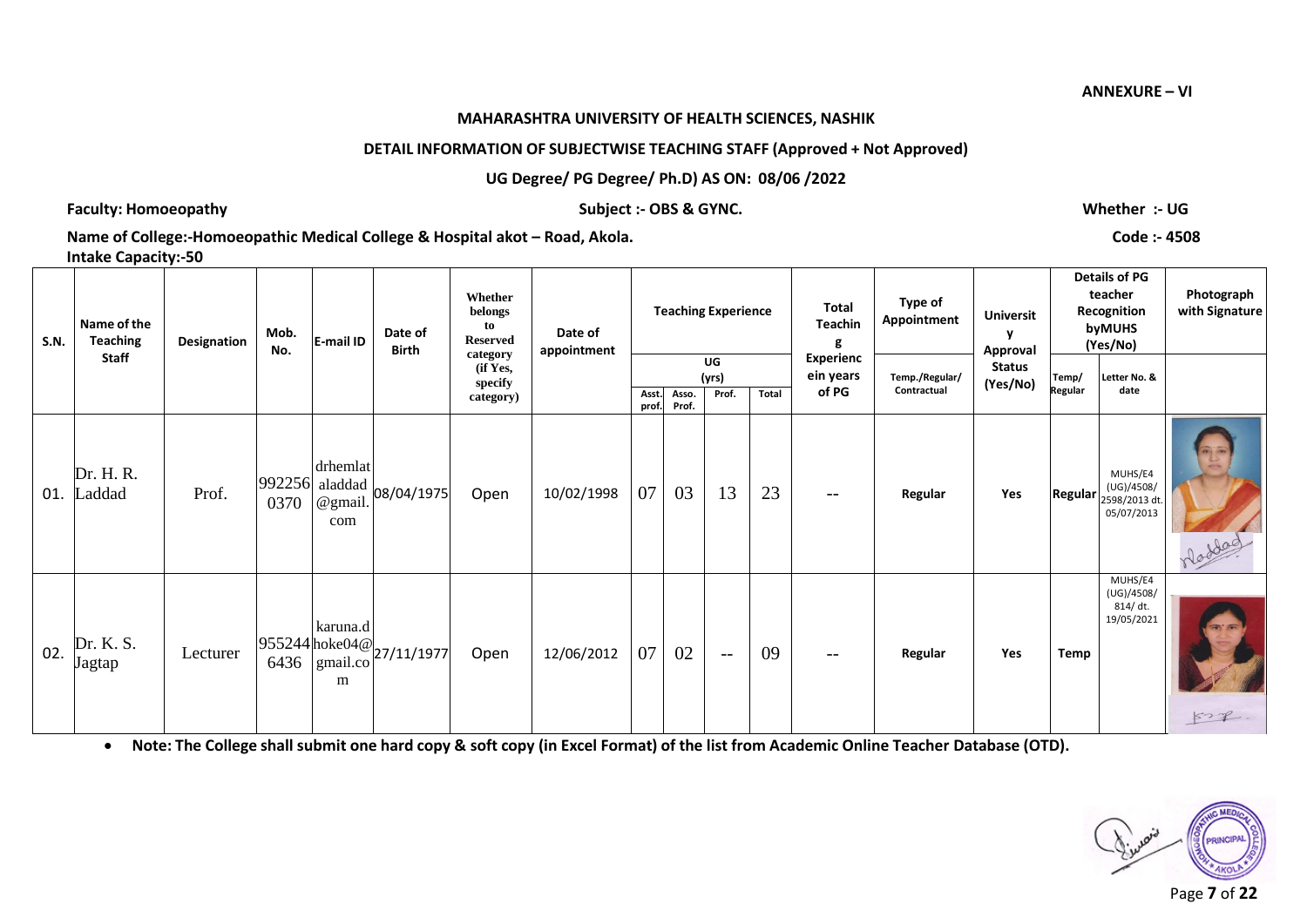# **DETAIL INFORMATION OF SUBJECTWISE TEACHING STAFF (Approved + Not Approved)**

# **UG Degree/ PG Degree/ Ph.D) AS ON: 08/06 /2022**

**Faculty: Homoeopathy Subject :- HOM.MATERIA MEDICA Whether :- UG**

**Name of College:-Homoeopathic Medical College & Hospital akot – Road, Akola. Code :- 4508 Intake Capacity:-50**

| <b>S.N.</b> | Name of the<br><b>Teaching</b> | Designation | Mob.<br>No. | E-mail ID                     | Date of<br><b>Birth</b>           | Whether<br>belongs<br>to<br><b>Reserved</b><br>category | Date of<br>appointment |             |             | <b>Teaching Experience</b> |       | <b>Total</b><br>Teachin<br>g           | Type of<br>Appointment        | <b>Universit</b><br>y<br>Approval |                  | <b>Details of PG</b><br>teacher<br>Recognition<br>byMUHS<br>(Yes/No)  | Photograph<br>with Signature |
|-------------|--------------------------------|-------------|-------------|-------------------------------|-----------------------------------|---------------------------------------------------------|------------------------|-------------|-------------|----------------------------|-------|----------------------------------------|-------------------------------|-----------------------------------|------------------|-----------------------------------------------------------------------|------------------------------|
|             | <b>Staff</b>                   |             |             |                               |                                   | (if Yes,<br>specify<br>category)                        |                        | Asst.       | Asso.       | UG<br>(yrs)<br>Prof.       | Total | <b>Experienc</b><br>ein years<br>of PG | Temp./Regular/<br>Contractual | <b>Status</b><br>(Yes/No)         | Temp/<br>Regular | Letter No. &<br>date                                                  |                              |
| 01.         | Dr. J. M.<br>Jaiswal           | Prof.       | 3071        | jmjhomo<br>@gmail.<br>com     | $ 830813 $ eopathy $ 15/03/1977 $ | Open                                                    | 01/08/2002             | prof.<br>07 | Prof.<br>03 | 09                         | 19    | $ -$                                   | Regular                       | Yes                               |                  | MUHS/E4<br>(UG)/4508/<br><b>Regular</b> $2598/2013$ dt.<br>05/07/2013 |                              |
| 02.         | Dr. O.R.<br>Saboo              | Reader      | 7968        | $ 982206 $ orsaboo3<br>il.com | 33@gma04/01/1964                  | Open                                                    | 01/07/1995             | 07          | 03          | 16                         | 26    | $--$                                   | Regular                       | Yes                               |                  | MUHS/E4<br>(UG)/4508/<br><b>Regular</b> $2598/2013$ dt.<br>05/07/2013 | O.R.SODU.                    |
| 03.         | Dr. Swati<br>Rathod            | Lecturer    | 2425        | rohanshir<br>gmail.co<br>m    | 738514 sat333@ 24/10/1987         | Open                                                    | 06/08/2019             | 02          | $ -$        | $--$                       | 02    | $\overline{\phantom{m}}$               | Regular                       | Yes                               | Temp             | MUHS/E4<br>(UG)/4508/<br>2149/dt.<br>16/11/2021                       |                              |

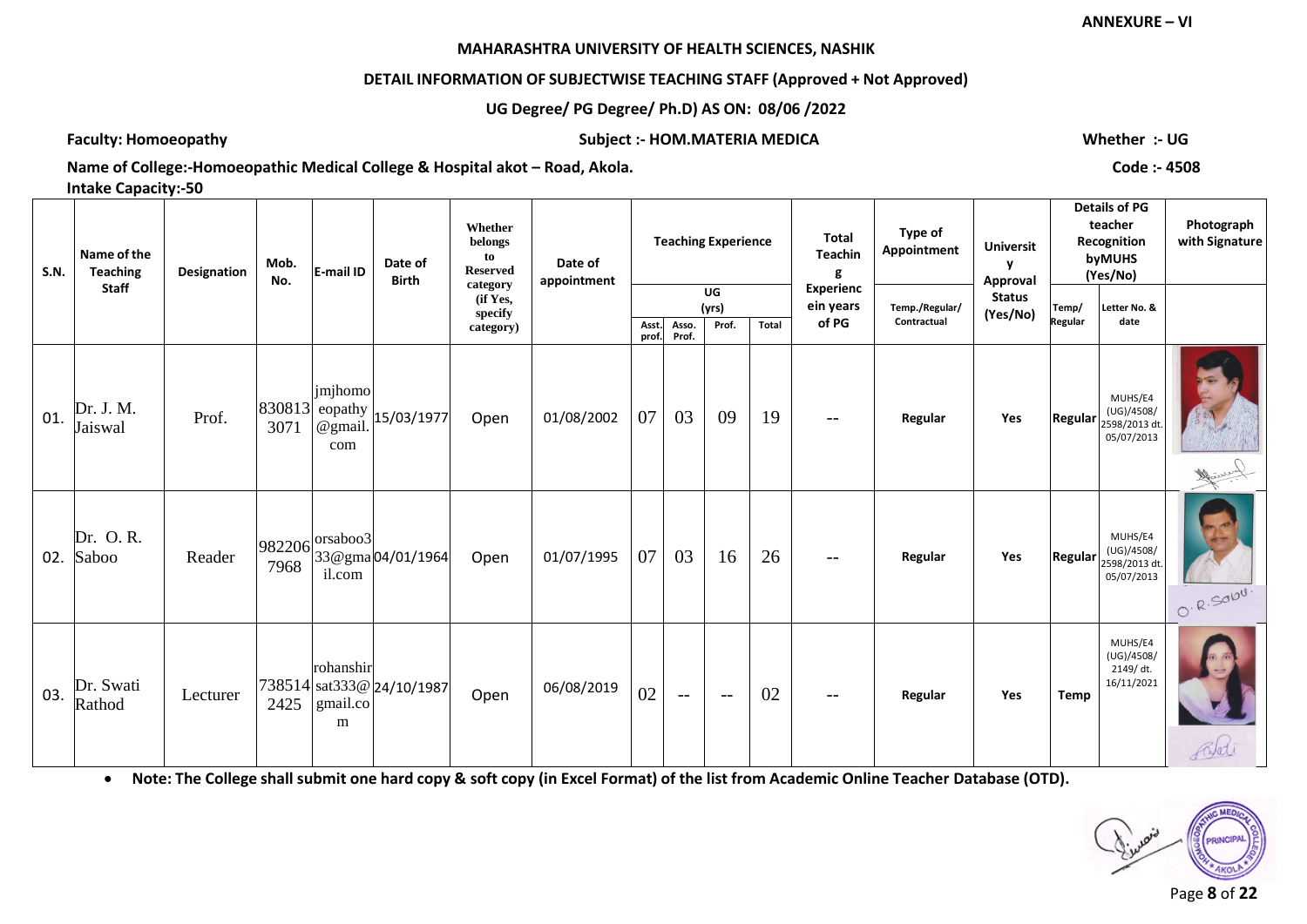# **DETAIL INFORMATION OF SUBJECTWISE TEACHING STAFF (Approved + Not Approved)**

**UG Degree/ PG Degree/ Ph.D) AS ON: 08/06 /2022**

**Faculty: Homoeopathy Subject :- HOM. ORGANON Whether :- UG**

Name of College:-Homoeopathic Medical College & Hospital akot – Road, Akola. Code:- **4508 Code:**- 4508 **Code: Intake Capacity:-50**

| <b>S.N.</b> | Name of the<br><b>Teaching</b> | Designation | Mob.<br>No. | E-mail ID                                         | Date of<br><b>Birth</b>                                                 | Whether<br>belongs<br>to<br><b>Reserved</b> | Date of<br>appointment |                          |             | <b>Teaching Experience</b> |       | <b>Total</b><br><b>Teachin</b><br>g    | Type of<br>Appointment        | <b>Universit</b><br>Approval |                  | <b>Details of PG</b><br>teacher<br>Recognition<br>byMUHS<br>(Yes/No) | Photograph<br>with<br>Signature              |
|-------------|--------------------------------|-------------|-------------|---------------------------------------------------|-------------------------------------------------------------------------|---------------------------------------------|------------------------|--------------------------|-------------|----------------------------|-------|----------------------------------------|-------------------------------|------------------------------|------------------|----------------------------------------------------------------------|----------------------------------------------|
|             | <b>Staff</b>                   |             |             |                                                   |                                                                         | category<br>(if Yes,<br>specify             |                        | Asst.                    | Asso.       | UG<br>(yrs)<br>Prof.       | Total | <b>Experienc</b><br>ein years<br>of PG | Temp./Regular/<br>Contractual | <b>Status</b><br>(Yes/No)    | Temp/<br>Regular | Letter No. &<br>date                                                 |                                              |
| 01.         | Dr. R. R.<br>Chincholkar       | Prof.       | 693         | chinchol<br>9421894 karrajend<br>ra@gmai<br>1.com | 17/06/1963                                                              | category)<br>Open                           | 15/08/1986             | prof.<br>07 <sup>1</sup> | Prof.<br>03 | 25                         | 35    | $-$                                    | Regular                       | No                           | $-\, -$          | $-$                                                                  | <b>CALL</b><br>$f_{\rm max}$<br>Relinchaltar |
| 02.         | Dr. K. M.<br><b>Bhise</b>      | Prof.       |             | kalpana.b<br>m                                    | $\begin{bmatrix} 942289 \\ 3456 \end{bmatrix}$ hise45@<br>3456 gmail.co | Open                                        | 16/07/1988             | 07 <sup>1</sup>          | 03          | 23                         | 33    |                                        | Regular                       | Yes                          | <b>Regular</b>   | MUHS/E4<br>(UG)/4508/<br>2598/2013 dt<br>05/07/2013                  |                                              |
| 03.         | Dr. A.<br>R.Kulkarni           | Lecturer    | 0440        | $ 988149 $ ramegha<br>il.com                      | 2k@gma28/06/1976                                                        | Open                                        | 01/09/2000             | 07 <sup>1</sup>          | 03          | <sup>11</sup>              | 21    |                                        | Regular                       | Yes                          | <b>Temp</b>      | MUHS/E4<br>(UG)/4508/<br>814/dt.<br>19/05/2021                       | <b>REIGHT</b><br>$\mathbf{C}$<br>Darrer      |

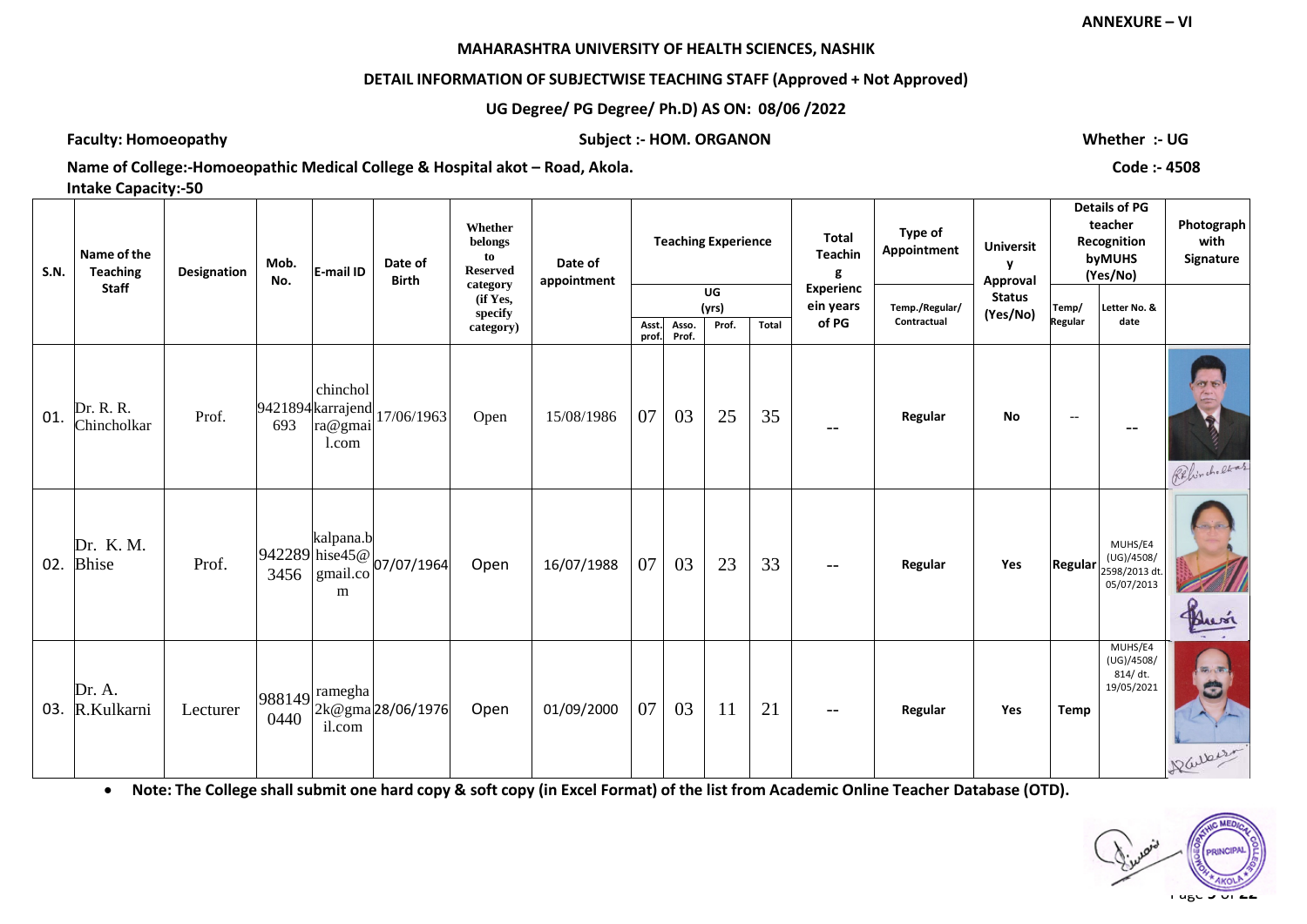# **DETAIL INFORMATION OF SUBJECTWISE TEACHING STAFF (Approved + Not Approved)**

# **UG Degree/ PG Degree/ Ph.D) AS ON: 08/06 /2022**

**Faculty: Homoeopathy Subject :- PRACTICE OF MEDICINE Whether :- UG**

**Name of College:-Homoeopathic Medical College & Hospital akot – Road, Akola. Code :- 4508 Intake Capacity:-50**

| <b>S.N.</b> | Name of the<br><b>Teaching</b> | Designation | Mob.<br>No. | E-mail ID                        | Date of<br><b>Birth</b>                                                                            | Whether<br>belongs<br>to<br><b>Reserved</b><br>category | Date of<br>appointment |                |                | <b>Teaching Experience</b> |       | Total<br><b>Teachin</b><br>g           | Type of<br>Appointment        | <b>Universit</b><br>v<br>Approval |                  | <b>Details of PG</b><br>teacher<br>Recognition<br>byMUHS<br>(Yes/No) | Photograph<br>with Signature |
|-------------|--------------------------------|-------------|-------------|----------------------------------|----------------------------------------------------------------------------------------------------|---------------------------------------------------------|------------------------|----------------|----------------|----------------------------|-------|----------------------------------------|-------------------------------|-----------------------------------|------------------|----------------------------------------------------------------------|------------------------------|
|             | <b>Staff</b>                   |             |             |                                  |                                                                                                    | (if Yes,<br>specify<br>category)                        |                        | Asst.<br>prof. | Asso.<br>Prof. | UG<br>(yrs)<br>Prof.       | Total | <b>Experienc</b><br>ein years<br>of PG | Temp./Regular/<br>Contractual | <b>Status</b><br>(Yes/No)         | Temp/<br>Regular | Letter No. &<br>date                                                 |                              |
| 01.         | Dr. T. G.<br>Sarnayak          | Prof.       |             | drtilakraj<br>1.com              | $\begin{vmatrix} 968952 & 638 & 103 & 05 & 1963 \\ 7977 & 98 & 98 & 103 & 05 & 1963 \end{vmatrix}$ | Open                                                    | 01/11/1990             | 07             | 03             | 21                         | 31    | $- -$                                  | Regular                       | Yes                               | <b>Temp</b>      | MUHS/E4<br>(UG)/4508/<br>814/dt.<br>19/05/2021                       | Savanal 1                    |
| 02.         | Dr. S. K.<br>Jain              | Prof.       | 4257        | l.com                            | $\left  \frac{982209}{4257} \right  \frac{drjain26}{\text{@hotmai}} 25/05/1967$                    | Open                                                    | 01/08/1991             | 07             | 03             | 20                         | 30    |                                        | Regular                       | Yes                               | Regular          | MUHS/E4<br>(UG)/4508/<br>2599/2013 dt<br>05/07/2013                  | Gans                         |
| 03.         | Dr. Suraj V.<br>Ippar          | Lecturer    | 1955        | $ 985039 $ drsurajip <br>ail.com | par@gm 01/07/1977                                                                                  | Open                                                    | 01/02/2002             | 07             | 03             | 09                         | 19    | $--$                                   | Regular                       | Yes                               | Regular          | MUHS/E4<br>(UG)/4508/<br>2598/2013 dt.<br>05/07/2013                 |                              |

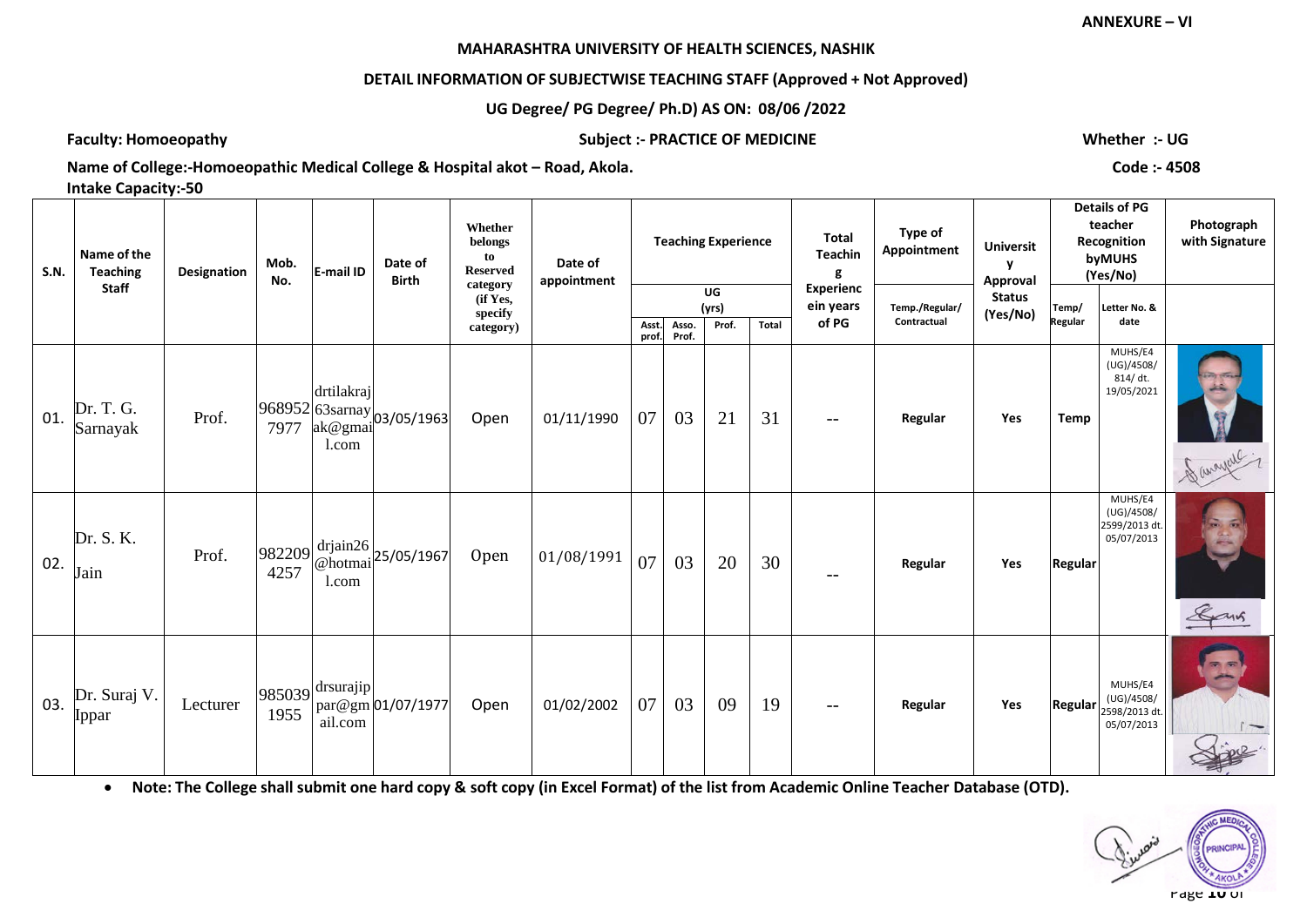#### **MAHARASHTRA UNIVERSITY OF HEALTH SCIENCES, NASHIK**

# **DETAIL INFORMATION OF SUBJECTWISE TEACHING STAFF (Approved + Not Approved)**

# **UG Degree/ PG Degree/ Ph.D) AS ON: 08/06 /2022**

**Faculty: Homoeopathy Subject :- COMMUNITY MEDICINE Whether :- UG**

**Name of College:-Homoeopathic Medical College & Hospital akot – Road, Akola. Code :- 4508** 

**Intake Capacity:-50**

| <b>S.N.</b> | Name of the<br><b>Teaching</b> | Designation | Mob.<br>No. | E-mail ID                                             | Date of<br><b>Birth</b>                                                                | Whether<br>belongs<br>to<br><b>Reserved</b>  | Date of<br>appointment |                |                | <b>Teaching Experience</b> |       | Total<br>Teachin                | Type of<br>Appointment        | <b>Universit</b><br>Approval |                  | <b>Details of PG</b><br>teacher<br>Recognition<br>byMUHS<br>(Yes/No)                         | Photograph<br>with Signature |
|-------------|--------------------------------|-------------|-------------|-------------------------------------------------------|----------------------------------------------------------------------------------------|----------------------------------------------|------------------------|----------------|----------------|----------------------------|-------|---------------------------------|-------------------------------|------------------------------|------------------|----------------------------------------------------------------------------------------------|------------------------------|
|             | <b>Staff</b>                   |             |             |                                                       |                                                                                        | category<br>(if Yes,<br>specify<br>category) |                        | Asst.<br>prof. | Asso.<br>Prof. | UG<br>(yrs)<br>Prof.       | Total | Experienc<br>ein years<br>of PG | Temp./Regular/<br>Contractual | <b>Status</b><br>(Yes/No)    | Temp/<br>Regular | Letter No. &<br>date                                                                         |                              |
| 01.         | Dr. S. A.<br>Dharmadhik<br>ari | Prof.       | 3207        | drsachin<br>$ 982294 $ dharmad  <br>ediffmail<br>.com | hikari@r 01/07/1967                                                                    | Open                                         | 16/06/1994             | 07             | 03             | 17                         | 27    | $- -$                           | Regular                       | Yes                          | Temp             | MUHS/E4<br>(UG)/4508/<br>814/ dt.<br>19/05/2021                                              |                              |
| 02.         | Dr. G. S.<br>Buwa              | Lecturer    | 9992        | mail.com                                              | $\left  \frac{992259}{9002} \right  \frac{\text{imcoolga}}{\text{janan@g}}$ 10/05/1981 | Open                                         | 10/04/2008             | 07             | 03             | 03                         | 13    | $- -$                           | Regular                       | Yes                          |                  | MUHS/E4<br>(UG)/4508/<br>$\left \text{Regular}\right _{2598/2013 \text{ dt.}}$<br>05/07/2013 | libus                        |

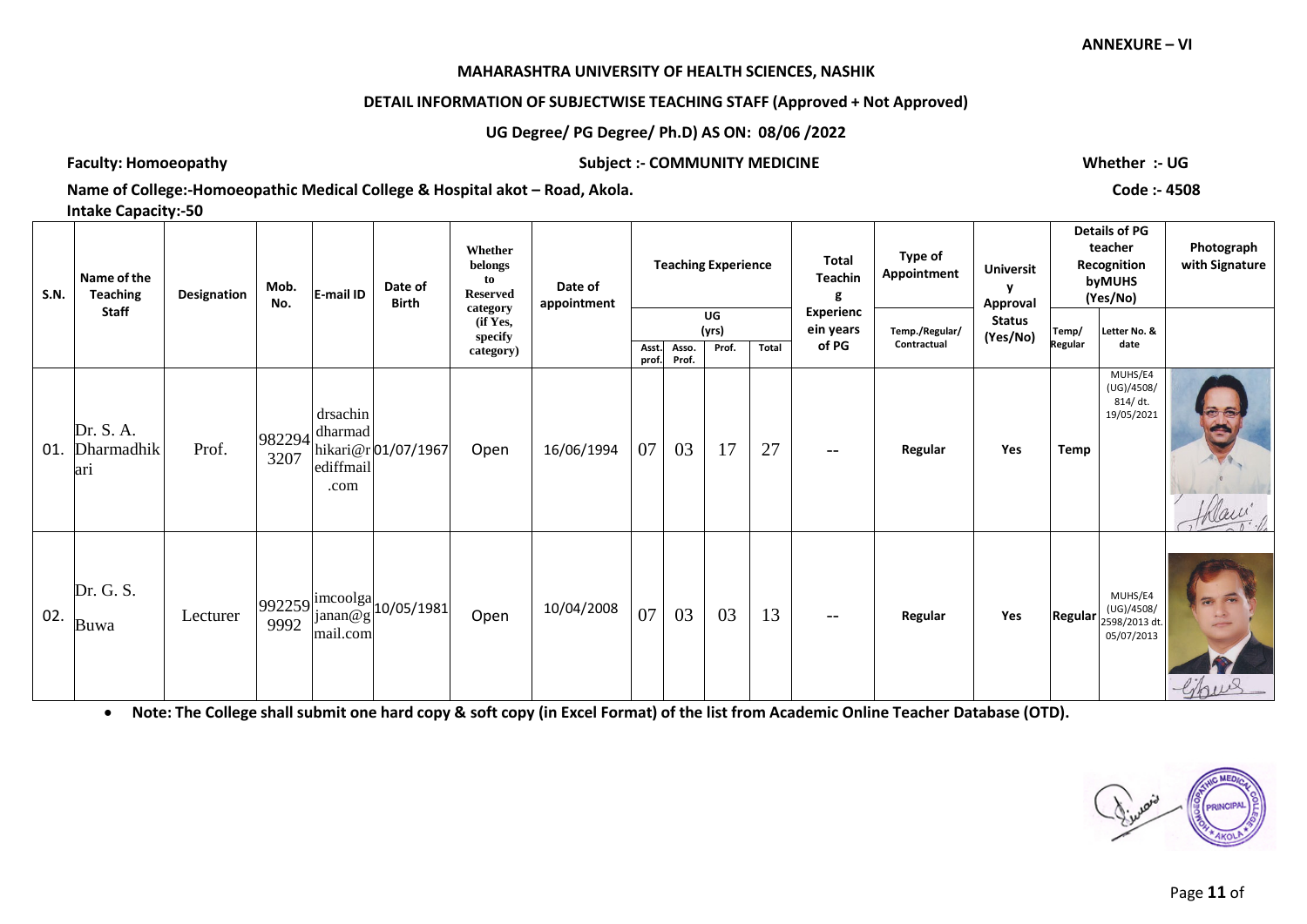#### **MAHARASHTRA UNIVERSITY OF HEALTH SCIENCES, NASHIK**

# **DETAIL INFORMATION OF SUBJECTWISE TEACHING STAFF (Approved + Not Approved)**

# **UG Degree/ PG Degree/ Ph.D) AS ON: 08/06 /2022**

**Faculty: Homoeopathy Subject :- REPERTORY Whether :- UG**

**Name of College:-Homoeopathic Medical College & Hospital akot – Road, Akola. Code :- 4508** 

**Intake Capacity:-50**

| <b>S.N.</b> | Name of the<br><b>Teaching</b> | Designation         | Mob.<br>No. | E-mail ID            | Date of<br><b>Birth</b>                                                                                     | Whether<br>belongs<br>to<br><b>Reserved</b><br>category | Date of<br>appointment |               |                | <b>Teaching Experience</b> |       | <b>Total</b><br><b>Teachin</b><br>g | Type of<br>Appointment        | <b>Universit</b><br>v<br>Approval |                  | Details of PG<br>teacher<br>Recognition<br>byMUHS<br>(Yes/No) | Photograph<br>with Signature |
|-------------|--------------------------------|---------------------|-------------|----------------------|-------------------------------------------------------------------------------------------------------------|---------------------------------------------------------|------------------------|---------------|----------------|----------------------------|-------|-------------------------------------|-------------------------------|-----------------------------------|------------------|---------------------------------------------------------------|------------------------------|
|             | <b>Staff</b>                   |                     |             |                      |                                                                                                             | (if Yes,<br>specify                                     |                        |               |                | UG<br>(yrs)                |       | <b>Experienc</b><br>ein years       | Temp./Regular/<br>Contractual | <b>Status</b><br>(Yes/No)         | Temp/<br>Regular | Letter No. &<br>date                                          |                              |
|             |                                |                     |             |                      |                                                                                                             | category)                                               |                        | Asst<br>prof. | Asso.<br>Prof. | Prof.                      | Total | of PG                               |                               |                                   |                  |                                                               |                              |
| 01.         | Dr. S. U.<br>Tiwari            | Prof./<br>Principal |             | sanjayku<br>mail.com | 992197 martiwar 21/02/1962                                                                                  | Open                                                    | 15/08/1986             | 07            | 03             | 25                         | 35    | --                                  | Regular                       | Yes                               | <b>Temp</b>      | MUHS/E4<br>(UG)/4508/<br>814/dt.<br>19/05/2021                | Limari                       |
| 02.         | Dr. Habibur<br>Rahman          | Lecturer            | 9299        | il.com               | $992209 \begin{array}{ l l } \hline \text{habibdr} & 01/04/1977 \\ 97 @\text{gma} & 01/04/1977 \end{array}$ | Open                                                    | 04/08/2007             | 07            | 03             | 04                         | 14    | $\qquad \qquad -$                   | Regular                       | Yes                               | <b>Regular</b>   | MUHS/E4<br>(UG)/4508/<br>2598/2013 dt.<br>05/07/2013          |                              |